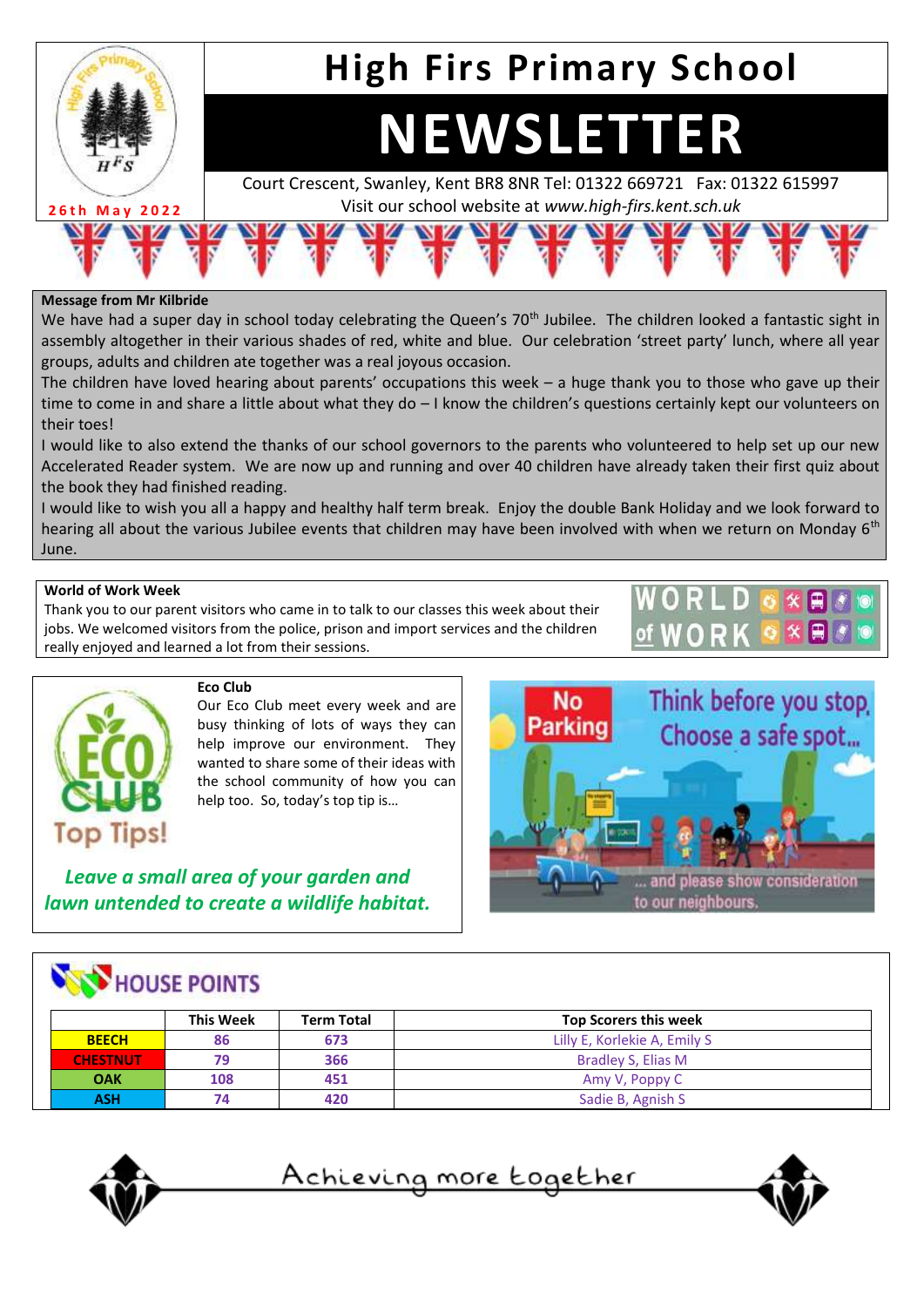

### **Special Mentions**

Well done to all of our children who received a Special Mention and certificate from their teacher in assembly today –

- Anastasia P always trying her best in all areas of learning.
- Courtney B not giving up and trying hard with her writing this week.
- Leo  $A$  working hard with his writing.
- Kenzie  $E$  working hard in English.
- Ellie R & Faye R their fantastic Jubilee bunting with lots of royal facts!
- Amy  $V$  an excellent explanation about how icebergs are formed.
- Grace F always working hard in Maths and particularly with her times tables.
- Thomas D working hard to improve his reading.
- Teddy H his beautiful Egyptian jewellery.
- All of Year 5 fantastic progress in swimming this term and for their excellent behaviour throughout when walking to the pool and at the Leisure Centre.
- Tommy G brilliant work about classification in Science.
- Mya C fantastic work with angles in Maths.





<u>Achieving more together</u>